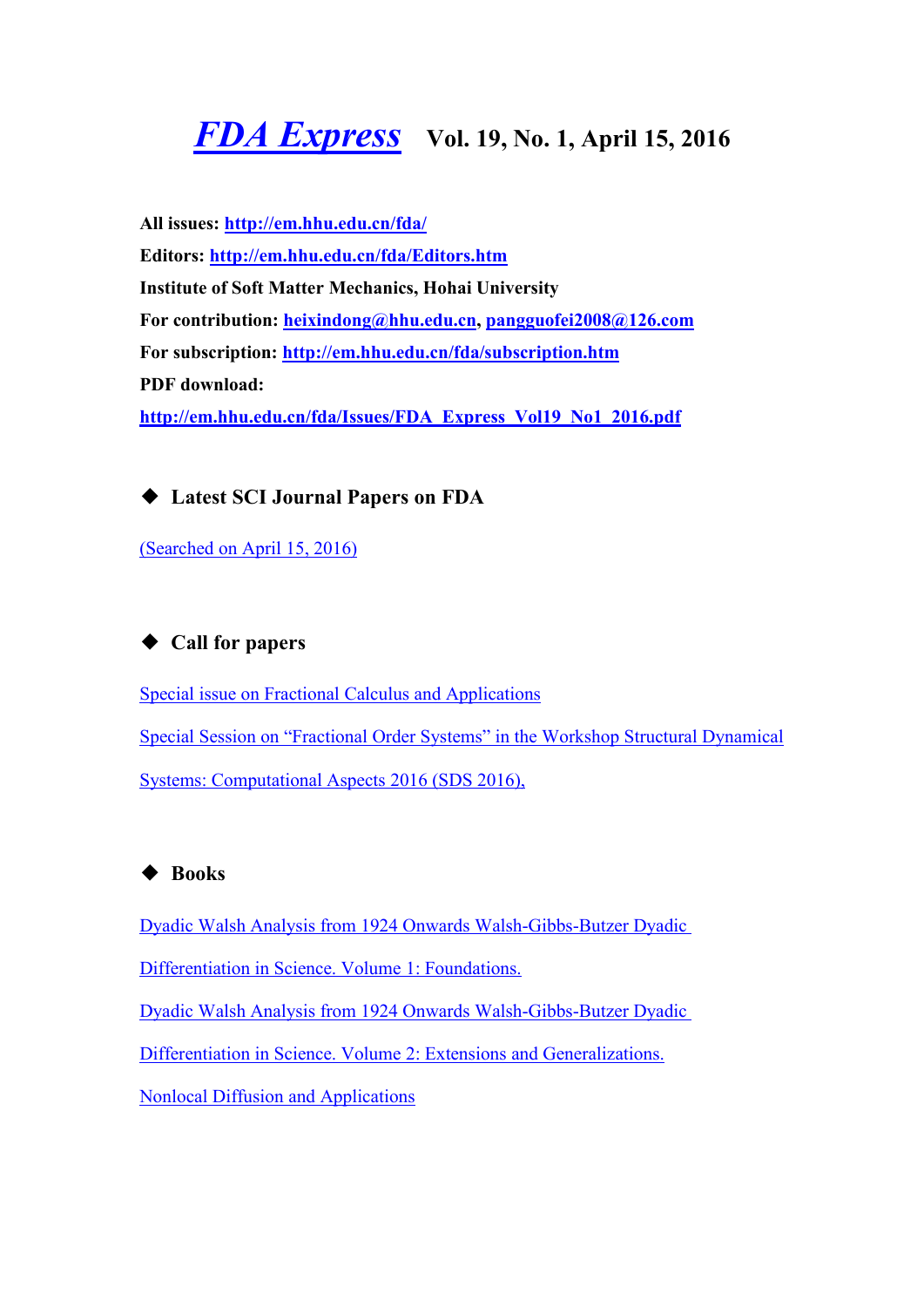#### <span id="page-1-0"></span>◆ **Journals**

[Fractional](#page-7-0) Calculus and Applied Analysis

Journal of [Computational](#page-9-0) Physics

## ◆ **Paper Highlight**

Surpassing the fractional derivative: Concept of the [memory-dependent](#page-10-0) derivative

## ◆ **Websites of Interest**

[Fractional](http://www.degruyter.com/view/j/fca) Calculus & Applied Analysis

## **Latest SCI Journal Papers on FDA**

 $=$ 

==================================================================

-------------------------------------

-----

**(Searched on April 15, 2016)**

A SHORT NOTE ON INTEGRAL [INEQUALITY](http://apps.webofknowledge.com/summary.do?locale=en_US&errorKey=&viewType=summary&SID=3AmrjxtwHl6gebPy3eY&product=UA&qid=2&search_mode=GeneralSearch) OF TYPE HERMITE-[HADAMARD](http://apps.webofknowledge.com/summary.do?locale=en_US&errorKey=&viewType=summary&SID=3AmrjxtwHl6gebPy3eY&product=UA&qid=2&search_mode=GeneralSearch) THROUGH CONVEXITY By: Iqbal, Muhammad; Qaisar, Shahid; Muddassar, Muhammad JOURNAL OF COMPUTATIONAL ANALYSIS AND APPLICATIONS Volume: [21](http://apps.webofknowledge.com/summary.do?locale=en_US&errorKey=&viewType=summary&SID=3AmrjxtwHl6gebPy3eY&product=UA&qid=2&search_mode=GeneralSearch) Issue: 5 Pages: 946-953 Published: NOV 2016

ON A [TRANSPORT](http://apps.webofknowledge.com/summary.do?locale=en_US&errorKey=&viewType=summary&SID=3AmrjxtwHl6gebPy3eY&product=UA&qid=2&search_mode=GeneralSearch) EQUATION WITH NONLOCAL DRIFT By: Silvestre, Luis; Vicol, Vlad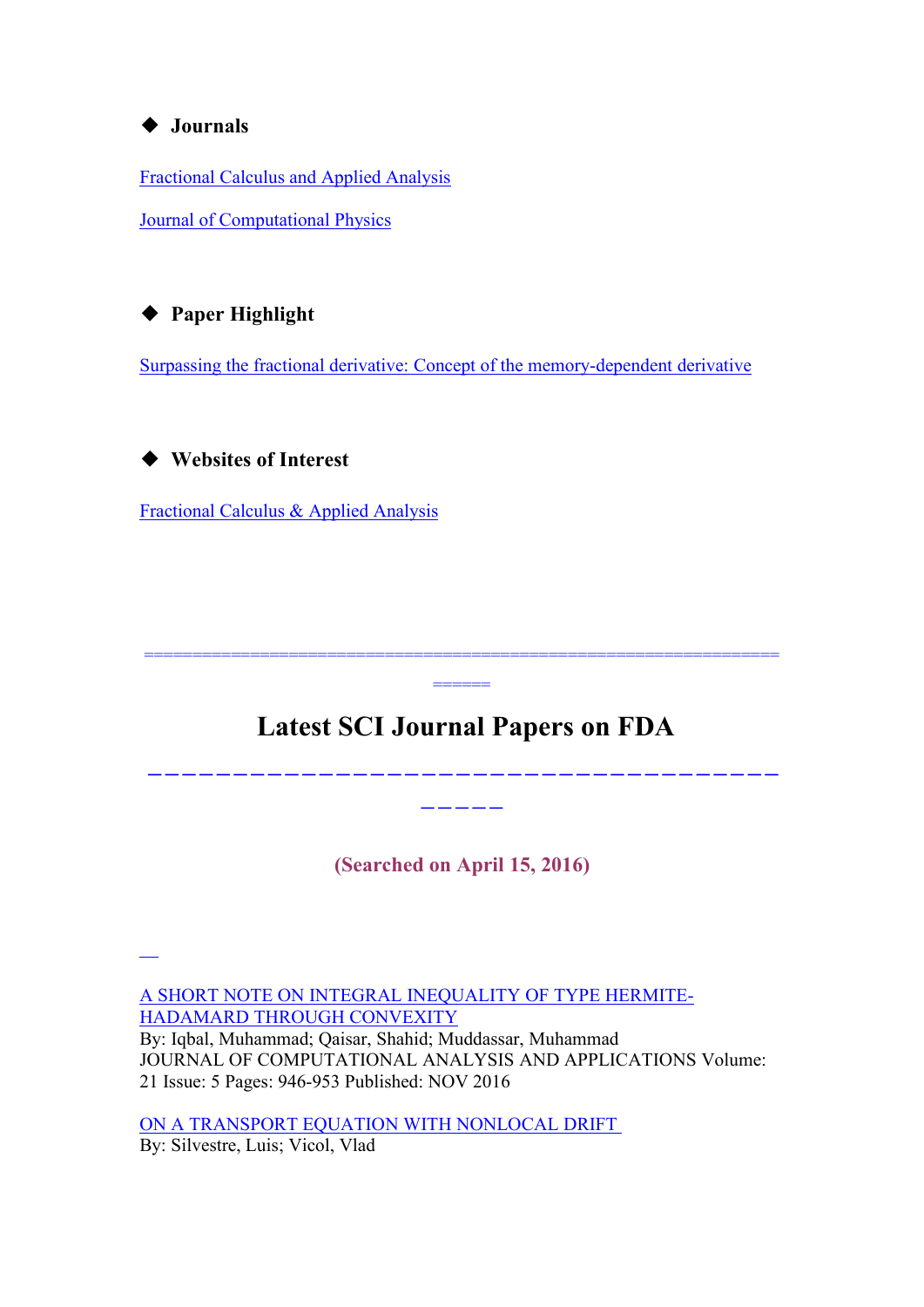TRANSACTIONS OF THE AMERICAN MATHEMATICAL SOCIETY Volume: 368 Issue: 9 Pages: 6159-6188 Published: SEP 2016

[Application](http://apps.webofknowledge.com/summary.do?locale=en_US&errorKey=&viewType=summary&SID=3AmrjxtwHl6gebPy3eY&product=UA&qid=2&search_mode=GeneralSearch) of a fractional model for simulation of the viscoelastic functions of [polymers](http://apps.webofknowledge.com/summary.do?locale=en_US&errorKey=&viewType=summary&SID=3AmrjxtwHl6gebPy3eY&product=UA&qid=2&search_mode=GeneralSearch)

By: Kontou, E.; Katsourinis, S.

JOURNAL OF APPLIED POLYMER SCIENCE Volume: 133 Issue: 23 Published: [JU](http://apps.webofknowledge.com/summary.do?locale=en_US&errorKey=&viewType=summary&SID=3AmrjxtwHl6gebPy3eY&product=UA&qid=2&search_mode=GeneralSearch)N 15 2016

[Fractional](http://apps.webofknowledge.com/summary.do?locale=en_US&errorKey=&viewType=summary&SID=3AmrjxtwHl6gebPy3eY&product=UA&qid=2&search_mode=GeneralSearch) order PID controller for perturbed load frequency control using

[Kharitonov's](http://apps.webofknowledge.com/summary.do?locale=en_US&errorKey=&viewType=summary&SID=3AmrjxtwHl6gebPy3eY&product=UA&qid=2&search_mode=GeneralSearch) theorem

By: Sondhi, Swati; Hote, Yogesh V.. INTERNATIONAL JOURNAL OF ELECTRICAL POWER & ENERGY SYSTEMS Volume: 78 Pages: 884-896 Published: JUN 2016

Stochastic dynamic response and reliability [assessment](http://apps.webofknowledge.com/summary.do?locale=en_US&errorKey=&viewType=summary&SID=3AmrjxtwHl6gebPy3eY&product=UA&qid=2&search_mode=GeneralSearch) of controlled structures with fractional derivative model of [viscoelastic](http://apps.webofknowledge.com/summary.do?locale=en_US&errorKey=&viewType=summary&SID=3AmrjxtwHl6gebPy3eY&product=UA&qid=2&search_mode=GeneralSearch) dampers

By: Xu, Jun; Li, Jie

MECHANICAL SYSTEMS AND SIGNAL PROCESSING Volume: 72-73 Pages: 865-896 Published: MAY 2016

[Variable-order](http://apps.webofknowledge.com/summary.do?locale=en_US&errorKey=&viewType=summary&SID=3AmrjxtwHl6gebPy3eY&product=UA&qid=2&search_mode=GeneralSearch) fractional numerical differentiation for noisy signals by wavelet [denoising](http://apps.webofknowledge.com/summary.do?locale=en_US&errorKey=&viewType=summary&SID=3AmrjxtwHl6gebPy3eY&product=UA&qid=2&search_mode=GeneralSearch)

By: Chen, Yi-Ming; Wei, Yan-Qiao; Liu, Da-Yan; et al. JOURNAL OF COMPUTATIONAL PHYSICS Volume: 311 Pages: 338-347 Published: APR 15 2016

[Non-normality](http://apps.webofknowledge.com/summary.do?locale=en_US&errorKey=&viewType=summary&SID=3AmrjxtwHl6gebPy3eY&product=UA&qid=2&search_mode=GeneralSearch) and induced plastic anisotropy under fractional plastic flow rule: a [numerical](http://apps.webofknowledge.com/summary.do?locale=en_US&errorKey=&viewType=summary&SID=3AmrjxtwHl6gebPy3eY&product=UA&qid=2&search_mode=GeneralSearch) study

By: Sumelka, Wojciech; Nowak, Marcin INTERNATIONAL JOURNAL FOR NUMERICAL AND ANALYTICAL METHODS IN GEOMECHANICS Volume: 40 Issue: 5 Pages: 651-675 Published: [A](http://apps.webofknowledge.com/summary.do?locale=en_US&errorKey=&viewType=summary&SID=3AmrjxtwHl6gebPy3eY&product=UA&qid=2&search_mode=GeneralSearch)PR 10 2016

[Fractional-Order](http://apps.webofknowledge.com/summary.do?locale=en_US&errorKey=&viewType=summary&SID=3AmrjxtwHl6gebPy3eY&product=UA&qid=2&search_mode=GeneralSearch) Information in the Visual Control of Lateral Locomotor Interception By: Bootsma, Reinoud J.; Ledouit, Simon; Casanova, Remy; et al. JOURNAL OF EXPERIMENTAL PSYCHOLOGY-HUMAN PERCEPTION AND [P](http://apps.webofknowledge.com/summary.do?locale=en_US&errorKey=&viewType=summary&SID=3AmrjxtwHl6gebPy3eY&product=UA&qid=2&search_mode=GeneralSearcho)ERFORMANCE Volume: 42 Issue: 4 Pages: 517-529 Published: APR 2016

Integer and [fractional-order](http://apps.webofknowledge.com/summary.do?locale=en_US&errorKey=&viewType=summary&SID=3AmrjxtwHl6gebPy3eY&product=UA&qid=2&search_mode=GeneralSearcho) entropy analysis of earthquake data series By: Lopes, Antonio M.; Tenreiro Machado, J. A. NONLINEAR DYNAMICS Volume: 84 Issue: 1 Special Issue: SI Pages: 79-90 [P](http://apps.webofknowledge.com/summary.do?locale=en_US&errorKey=&viewType=summary&SID=3AmrjxtwHl6gebPy3eY&product=UA&qid=2&search_mode=GeneralSearch)ublished: APR 2016

Vector-based tuning and experimental validation of [fractional-order](http://apps.webofknowledge.com/summary.do?locale=en_US&errorKey=&viewType=summary&SID=3AmrjxtwHl6gebPy3eY&product=UA&qid=2&search_mode=GeneralSearch) PI/PD controllers By: Muresan, Cristina I.; Dulf, Eva H.; Both, Roxana NONLINEAR DYNAMICS Volume: 84 Issue: 1 Special Issue: SI Pages: 179-188 Published: APR 2016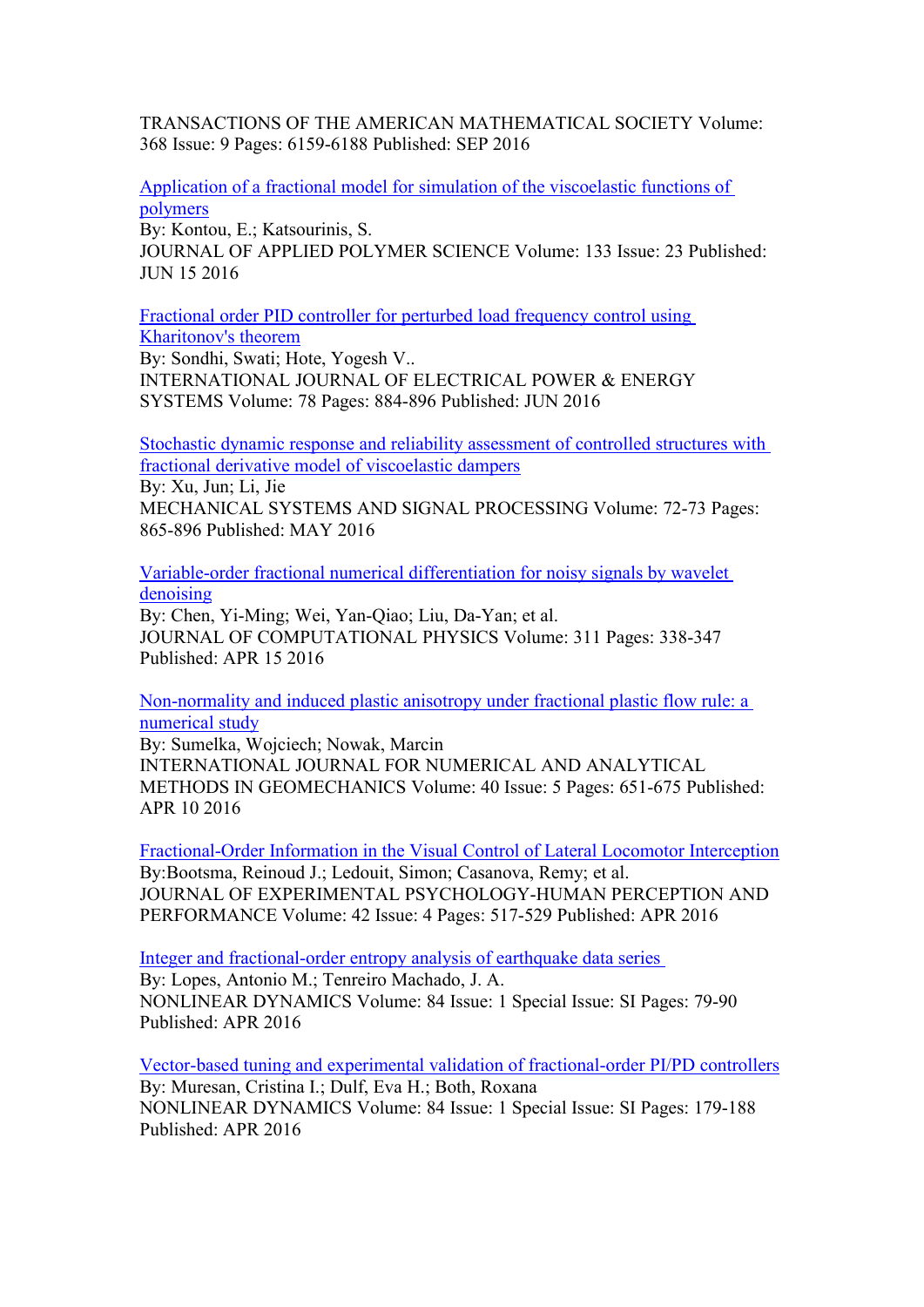<span id="page-3-0"></span>[\[Back\]](#page-0-0)

# **Call for Papers**

================================================================== ========

-------------------------------------

-----

## **Special issue on Fractional Calculus and Applications**

#### **Call for contributions**

Tbilisi Mathematical Journal [Owned by the Tbilisi Centre for Mathematical Sciences] (De Gruyter Open; No publication or other charges)

[http://tcms.org.ge/Journals/TMJ/](http://tcms.org.ge/Journals/TMJ/ )

**Lead Guest Editor:**

**Hari M. Srivastava (University of Victoria, Canada) [harimsri@math.uvic.ca](mailto:harimsri@math.uvic.ca)**

**Guest Editors:**

**Jocelyn Sabatier (Université Bordeaux1, France) [jocelyn.sabatier@u](mailto:jocelyn.sabatier@u-bordeaux1.fr)[bordeaux1.fr](mailto:jocelyn.sabatier@u-bordeaux1.fr)**

**Roberto Garrappa (University of Bari, Italy) [roberto.garrappa@uniba.it](mailto:roberto.garrappa@uniba.it)**

**Mohsen Zayernouri (Michigan State University, USA) [zayern@msu.edu](mailto:zayern@msu.edu)**

**Richard L. Magin (University of Illinois atChicago, USA) [rmagin@uic.edu](mailto:rmagin@uic.edu)**

**Associate Editor (TMJ board):**

**J. A. Tenreiro Machado (Institute of Engineering, Polytechnic of Porto, Portugal) [jtenreiromachado@gmail.com](mailto:jtenreiromachado@gmail.com)**

**Submission Deadline:** 31 August 2016. For [details](http://tcms.org.ge/TMJ_Call _Fractional_Calculus.html) go to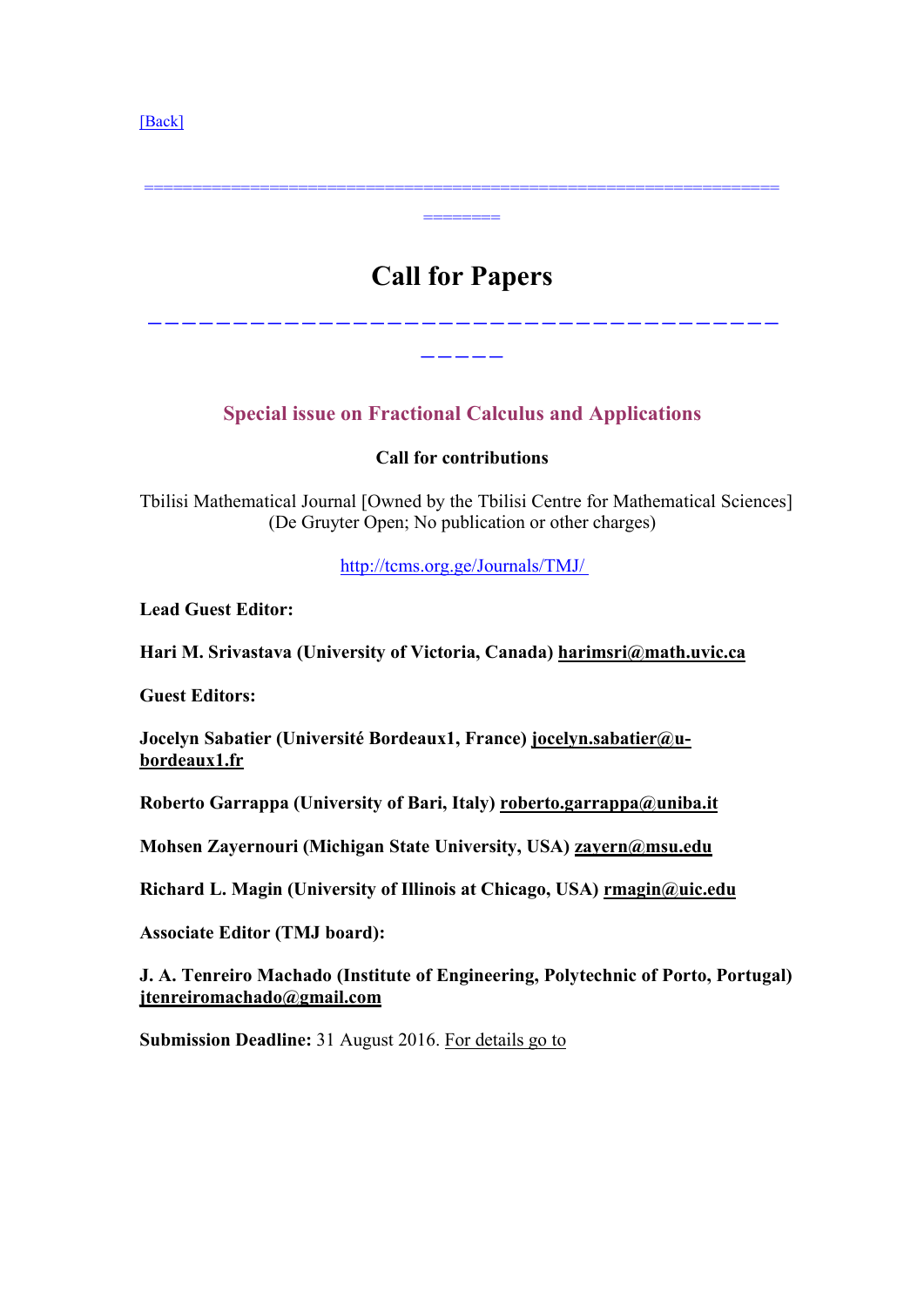<span id="page-4-0"></span>[\[Back\]](#page-0-0)

## **Special Session on "Fractional Order Systems" in the Workshop Structural Dynamical Systems: Computational Aspects 2016 (SDS 2016),**

-------------------------------------

-----

------July 14–17, 2016 Hotel Villaggio Porto Giardino in Monopoli, Italy

[https://sites.google.com/site/workshopsds2016]( https://sites.google.com/site/workshopsds2016)

The aim of the biennial workshop SDS: CA is to bring together researchers from different areas, in particular Mathematics, Physics and Engineering, to give them the opportunity of discussing in a friendly atmosphere, the recent developments in computational and theoretical methods for Dynamical Systems and their applications. The main topics are: – Continuous and Discrete Dynamical Systems; – Mathematical Models with Applications; – Piecewise-smooth Dynamical Systems and Discontinuous ODEs; – Numerical Methods for ODEs and PDEs; – Fractional Differential Equations; – Models and Simulation in Engineering Problems; numerical and theoretical aspects of these topics will be welcome. Due to the great interest in systems with fractional integrals and derivatives, this year the topics of the workshop include also "Fractional Differential Equations" and a special issue devoted to "Fractional Order Systems" will be organized.

For more detailed information, contact: Roberto Garrappa, E-mail: [roberto.garrappa@uniba.it](mailto:roberto.garrappa@uniba.it)

[\[Back\]](#page-0-0)

**Books**

==================================================================

========

-------------------------------------

-----

**Dyadic Walsh Analysis from 1924 Onwards Walsh-Gibbs-Butzer Dyadic Differentiation in Science. Volume 1: Foundations.**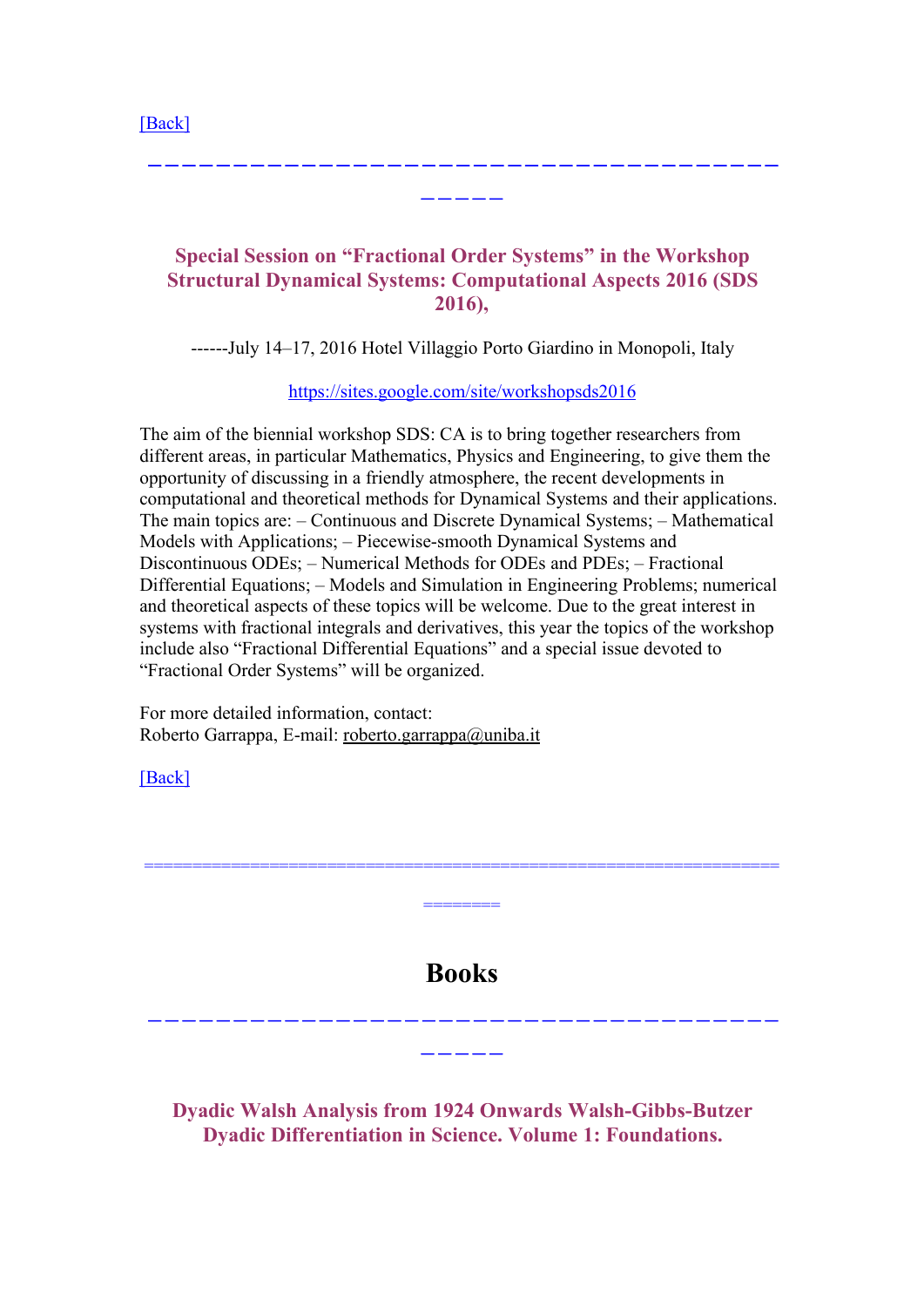#### <span id="page-5-0"></span>R.S. Stankovic, P.L. Butzer, F. Schipp, W.R. Wade, W. Su, Y. Endow, S. Fridli, B.I. Golubov, F. Pichlers

#### **Book Description**

Dyadic (Walsh) analysis emerged as a new research area in applied mathematics and engineering in early seventies within attempts to provide answers to demands from practice related to application of spectral analysis of different classes of signals, including audio, video, sonar, and radar signals. In the meantime, it evolved in a mature mathematical discipline with fundamental results and important features providing basis for various applications. The book will provide fundamentals of the area through reprinting carefully selected earlier publications followed by overview of recent results concerning particular subjects in the area written by experts, most of them being founders of the field, and some of their followers. In this way, this first volume of the two volume book offers a rather complete coverage of the development of dyadic Walsh analysis, and provides a deep insight into its mathematical foundations necessary for consideration of generalizations and applications that are the subject of the second volume. The presented theory is quite sufficient to be a basis for further research in the subject area as well as to be applied in solving certain new problems or improving existing solutions for tasks in the areas which motivated development of the dyadic analysis..

More information on this book can be found by the following link: [http://www.springer.com/kr/book/9789462391598.](http://www.springer.com/kr/book/9789462391598.
)

[\[Back\]](#page-0-0)

### **Dyadic Walsh Analysis from 1924 Onwards Walsh-Gibbs-Butzer Dyadic Differentiation in Science. Volume 2: Extensions and Generalizations.**

-------------------------------------

-----

R.S. Stankovic, P.L. Butzer, F. Schipp, W.R. Wade, W. Su, Y. Endow, S. Fridli, B.I. Golubov, F. Pichler

#### **Book Description**

The second volume of the two volumes book is dedicated to various extensions and generalizations of Dyadic (Walsh) analysis and related applications. Considered are dyadic derivatives on Vilenkin groups and various other Abelian and finite non-Abelian groups. Since some important results were developed in former Soviet Union and China, we provide overviews of former work in these countries. Further, we present translations of three papers that were initially published in Chinese. The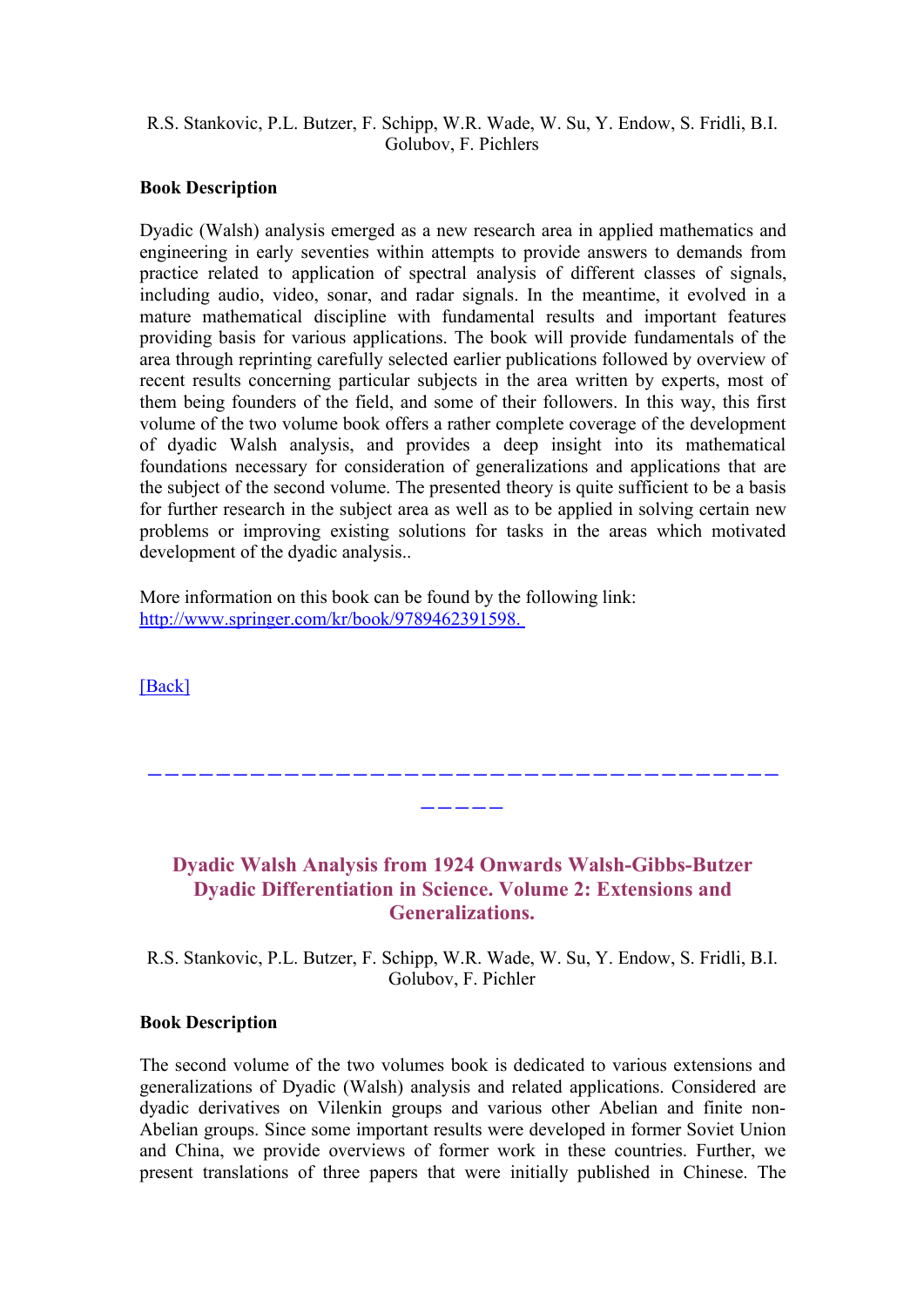<span id="page-6-0"></span>presentation continues with chapters written by experts in the area presenting discussions of applications of these results in specific tasks in the area of signal processing and system theory. Efficient computing of related differential operators on contemporary hardware, including graphics processing units, is also considered, which makes the methods and techniques of dyadic analysis and generalizations computationally feasible. The Volume 2 of the book ends with a chapter presenting open problems pointed out by several experts in the area.

More information on this book can be found by the following link: <http://www.springer.com/kr/book/9789462391598.>

[\[Back\]](#page-0-0)

**Nonlocal Diffusion and Applications**

-------------------------------------

-----

Claudia Bucur, Enrico Valdinoci

#### **Book Description**

Working in the fractional Laplace framework, this book provides models and theorems related to nonlocal diffusion phenomena. In addition to a simple probabilistic interpretation, some applications to water waves, crystal dislocations, nonlocal phase transitions, nonlocal minimal surfaces and Schr¨odinger equations are given. Furthermore, an example of an s-harmonic function, its harmonic extension and some insight into a fractional version of a classical conjecture due to De Giorgi are presented. Although the aim is primarily to gather some introductory material concerning applications of the fractional Laplacian, some of the proofs and results are new. The work is entirely self-contained, and readers who wish to pursue related subjects of interest are invited to consult the rich bibliography for guidance.

======

==================================================================

More information on this book can be found by the following link: <http://www.springer.com/us/book/9783319287386.>

[\[Back\]](#page-0-0)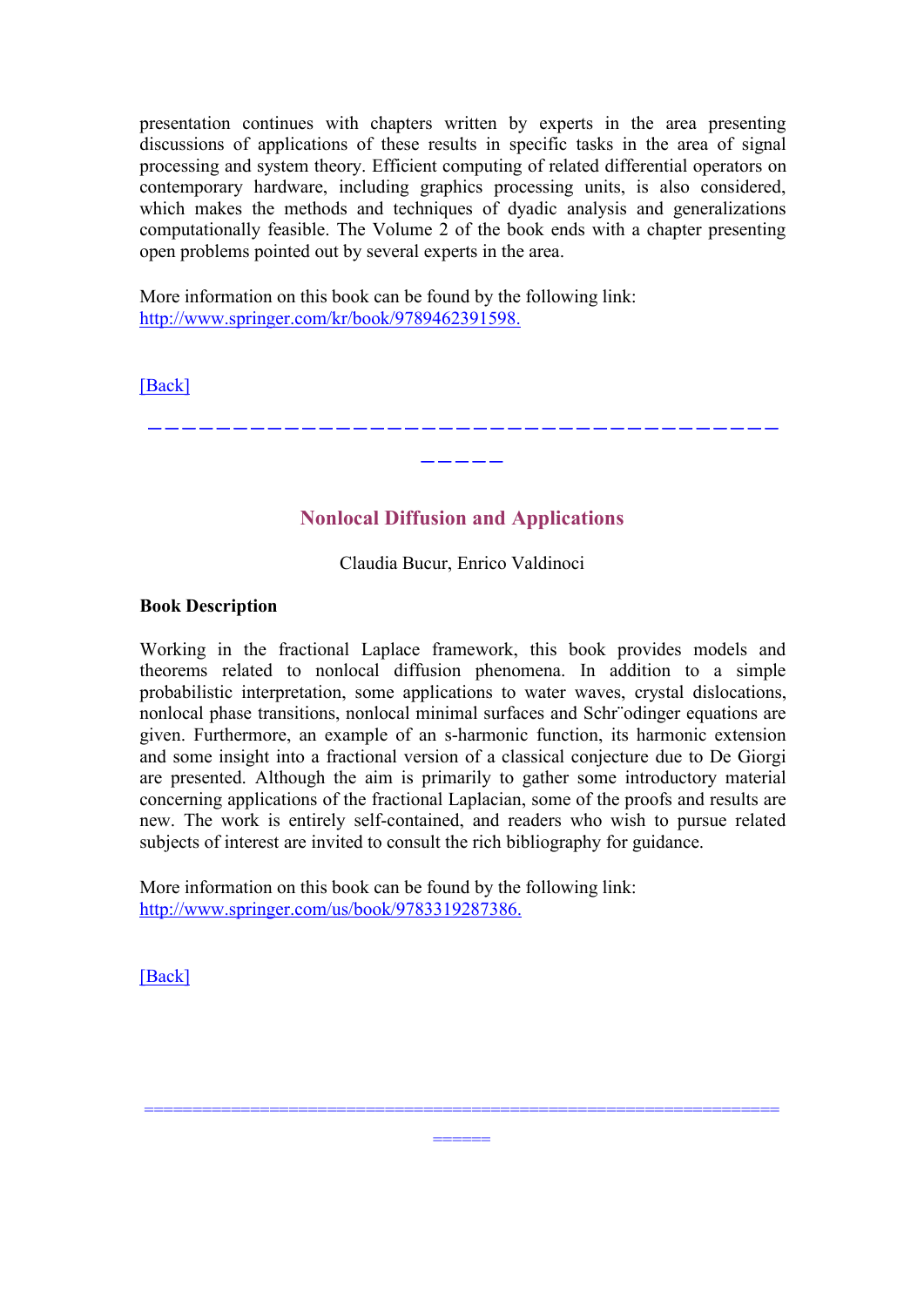## <span id="page-7-0"></span>**Journals**

-------------------------------------

-----

## **Fractional Calculus and Applied Analysis**

Volume 19, Issue 2

A SURVEY OF LYAPUNOV [FUNCTIONS,](http://www.degruyter.com/view/j/fca) STABILITY AND IMPULSIVE CAPUTO FRACTIONAL [DIFFERENTIAL](http://www.degruyter.com/view/j/fca) EQUATIONS

R. Agarwal, S. Hristova, D. O'Regan

A FREE [FRACTIONAL](http://www.degruyter.com/view/j/fca) VISCOUS OSCILLATOR AS A FORCED STANDARD DAMPED [VIBRATION](http://www.degruyter.com/view/j/fca)

G. Devillanova, G.C. Marano

ON A LEGENDRE TAU METHOD FOR [FRACTIONAL](http://www.degruyter.com/view/j/fca) BOUNDARY VALUE PROBLEMS WITH A CAPUTO [DERIVATIVE](http://www.degruyter.com/view/j/fca)

K. Ito, B. Jin, T. Takeuchi

[NONLINEAR](http://www.degruyter.com/view/j/fca) DIRICHLET PROBLEM WITH NON LOCAL REGIONAL **[DIFFUSION](http://www.degruyter.com/view/j/fca)** 

C. Torres Ledesma

[GENERALIZED](http://www.degruyter.com/view/j/fca.2016.19.issue-1/issue-files/fca.2016.19.issue-1.xml) FRACTION EVOLUTION EQUATIONS WITH FRACTIONAL GROSS [LAPLACIAN](http://www.degruyter.com/view/j/fca.2016.19.issue-1/issue-files/fca.2016.19.issue-1.xml)

S. Horrigue, H. Ouerdiane, I. Salhi

A STOCHASTIC SOLUTION WITH GAUSSIAN STATIONARY [INCREMENTS](http://www.degruyter.com/view/j/fca.2016.19.issue-1/issue-files/fca.2016.19.issue-1.xml) OF THE SYMMETRIC SPACE-TIME [FRACTIONAL](http://www.degruyter.com/view/j/fca.2016.19.issue-1/issue-files/fca.2016.19.issue-1.xml) DIFFUSION EQUATION

G. Pagnini, P. Paradisi

[CONVOLUTIONAL](http://www.degruyter.com/view/j/fca.2016.19.issue-1/issue-files/fca.2016.19.issue-1.xml) APPROACH TO FRACTIONAL CALCULUS FOR [DISTRIBUTIONS](http://www.degruyter.com/view/j/fca.2016.19.issue-1/issue-files/fca.2016.19.issue-1.xml) OF SEVERAL VARIABLES

S. Mincheva-Kaminska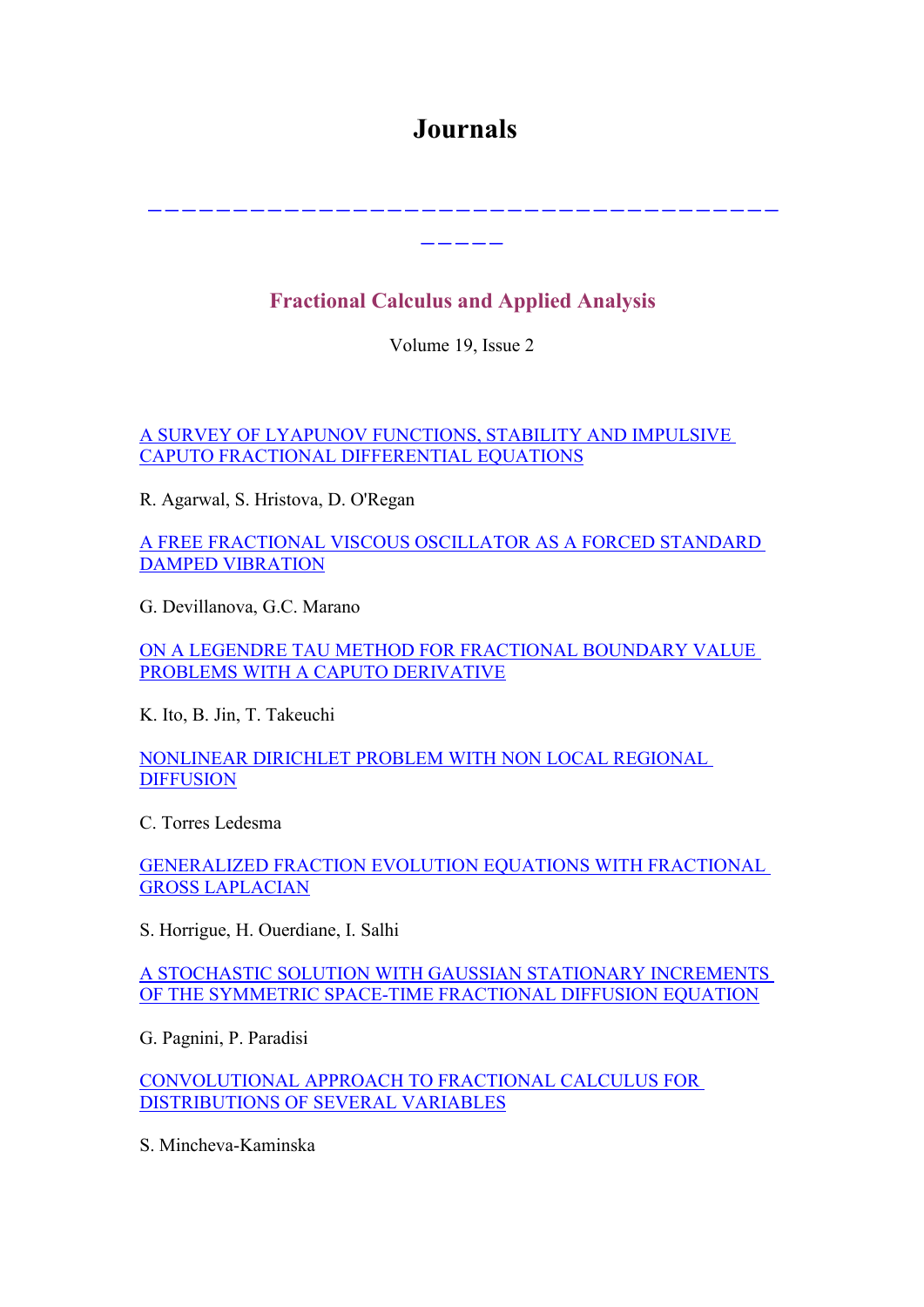EXISTENCE THEOREMS FOR [SEMI-LINEAR](http://www.degruyter.com/view/j/fca.2016.19.issue-1/issue-files/fca.2016.19.issue-1.xml) CAPUTO FRACTIONAL [DIFFERENTIAL](http://www.degruyter.com/view/j/fca.2016.19.issue-1/issue-files/fca.2016.19.issue-1.xml) EQUATIONS WITH NONLOCAL DISCRETE AND INTEGRAL BOUNDARY [CONDITIONS](http://www.degruyter.com/view/j/fca.2016.19.issue-1/issue-files/fca.2016.19.issue-1.xml)

D. Qarout, B. Ahmad, A. Alsaedi

NONLINEAR [RIEMANN-LIOUVILLE](http://www.degruyter.com/view/j/fca.2016.19.issue-1/issue-files/fca.2016.19.issue-1.xml) FRACTIONAL DIFFERENTIAL EQUATIONS WITH NONLOCAL ERD ELYI-KOBER [FRACTIONAL](http://www.degruyter.com/view/j/fca.2016.19.issue-1/issue-files/fca.2016.19.issue-1.xml) INTEGRAL [CONDITIONS](http://www.degruyter.com/view/j/fca.2016.19.issue-1/issue-files/fca.2016.19.issue-1.xml)

N. Thongsalee, S.K. Ntouyas, J. Tariboon

SPATIAL DISPERSION OF ELASTIC WAVES IN A BAR [CHARACTERIZED](http://www.degruyter.com/view/j/fca.2016.19.issue-1/issue-files/fca.2016.19.issue-1.xml) BY TEMPERED NONLOCAL [ELASTICITY](http://www.degruyter.com/view/j/fca.2016.19.issue-1/issue-files/fca.2016.19.issue-1.xml)

V. Pandey, S.P. N asholm, S. Holm

APPLICATIONS OF THE FRACTIONAL [STURM{LIOUVILLE](http://www.degruyter.com/view/j/fca.2016.19.issue-1/issue-files/fca.2016.19.issue-1.xml) PROBLEM TO THE SPACE{TIME [FRACTIONAL](http://www.degruyter.com/view/j/fca.2016.19.issue-1/issue-files/fca.2016.19.issue-1.xml) DIFFUSION IN A FINITE DOMAIN

M. Klimek, A.B. Malinowska, T. Odzijewicz

[MEASUREMENT](http://www.degruyter.com/view/j/fca.2016.19.issue-1/issue-files/fca.2016.19.issue-1.xml) OF PARA-XYLENE DIFFUSIVITY IN ZEOLITES AND ANALYZING DESORPTION CURVES USING THE [MITTAG-LEFFLER](http://www.degruyter.com/view/j/fca.2016.19.issue-1/issue-files/fca.2016.19.issue-1.xml) **[FUNCTION](http://www.degruyter.com/view/j/fca.2016.19.issue-1/issue-files/fca.2016.19.issue-1.xml)** 

S.F. Zaman, D. Baleanu,I. Petráš

[MONOTONICITY](http://www.degruyter.com/view/j/fca.2016.19.issue-1/issue-files/fca.2016.19.issue-1.xml) OF FUNCTIONS AND SIGN CHANGES OF THEIR CAPUTO [DERIVATIVES](http://www.degruyter.com/view/j/fca.2016.19.issue-1/issue-files/fca.2016.19.issue-1.xml)

K. Diethelm

ON THE VOLTERRA [-FUNCTIONS](http://www.degruyter.com/view/j/fca.2016.19.issue-1/issue-files/fca.2016.19.issue-1.xml) AND THE M-WRIGHT FUNCTIONS AS KERNELS AND [EIGENFUNCTIONS](http://www.degruyter.com/view/j/fca.2016.19.issue-1/issue-files/fca.2016.19.issue-1.xml) OF VOLTERRA TYPE INTEGRAL **[OPERATORS](http://www.degruyter.com/view/j/fca.2016.19.issue-1/issue-files/fca.2016.19.issue-1.xml)** 

A. Ansari

[\[Back\]](#page-0-0)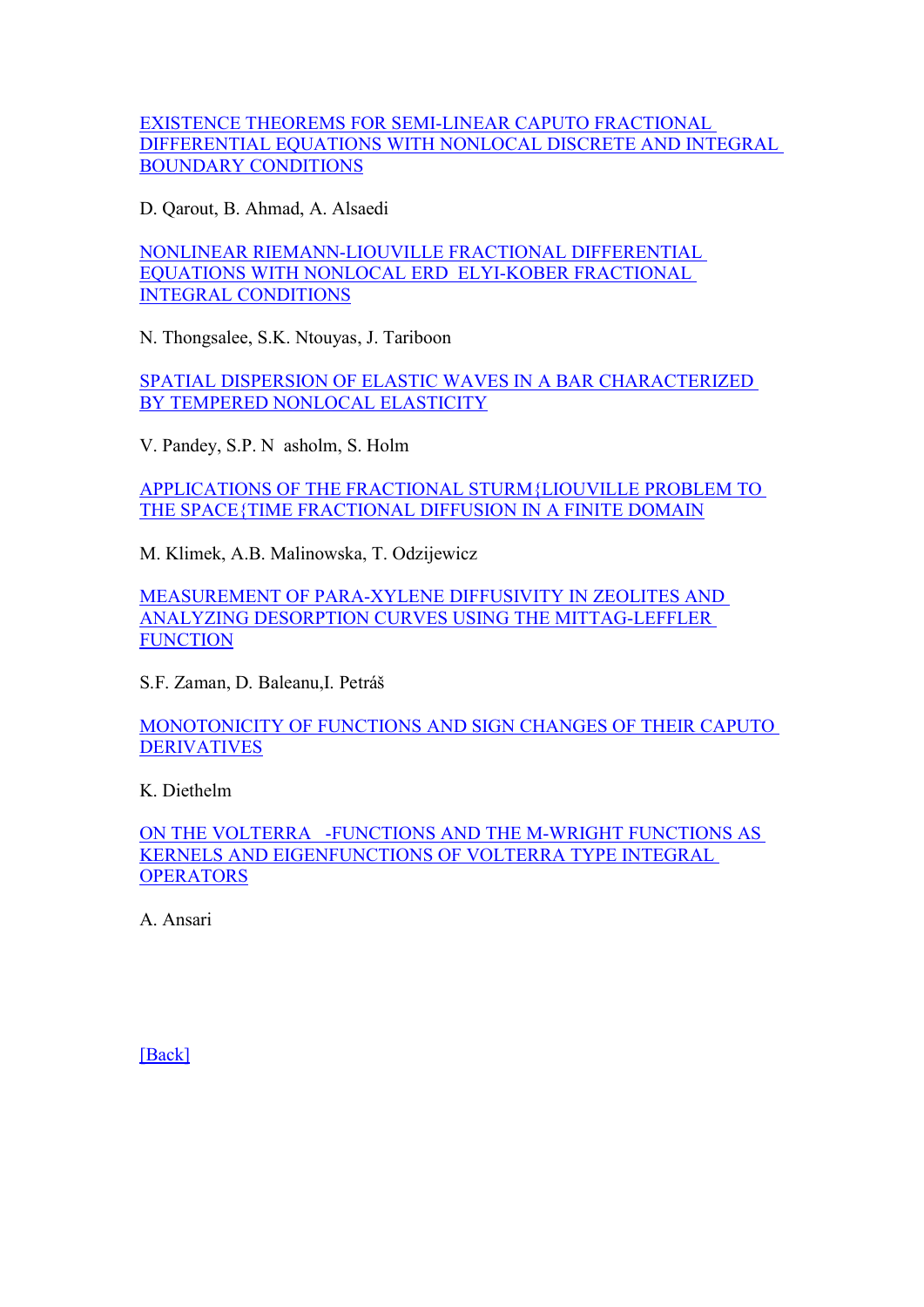## <span id="page-9-0"></span>**Journal of Computational Physics**

-------------------------------------

-----

(selected[\)](http://www.degruyter.com/view/j/fca)

Numerical solution of distributed order fractional [differential](http://www.sciencedirect.com/science?_ob=ArticleListURL&_method=list&_ArticleListID=-977203791&_sort=r&_st=13&view=c&md5=16c345f7122e460328125426861f5813&searchtype=a) equations by hybrid [functions](http://www.sciencedirect.com/science?_ob=ArticleListURL&_method=list&_ArticleListID=-977203791&_sort=r&_st=13&view=c&md5=16c345f7122e460328125426861f5813&searchtype=a)

S. Mashayekhi, M. Razzaghi

An implicit midpoint difference scheme for the fractional [Ginzburg–Landau](http://www.sciencedirect.com/science?_ob=ArticleListURL&_method=list&_ArticleListID=-977203791&_sort=r&_st=13&view=c&md5=16c345f7122e460328125426861f5813&searchtype=a) equation

Pengde Wang, Chengming Huang

Numerical approximation of higher-order [time-fractional](http://www.sciencedirect.com/science?_ob=ArticleListURL&_method=list&_ArticleListID=-977203791&_sort=r&_st=13&view=c&md5=16c345f7122e460328125426861f5813&searchtype=a) telegraph equation by using a [combination](http://www.sciencedirect.com/science?_ob=ArticleListURL&_method=list&_ArticleListID=-977203791&_sort=r&_st=13&view=c&md5=16c345f7122e460328125426861f5813&searchtype=a) of a geometric approach and method of line

M.S. Hashemi, D. Baleanu

An [asymptotic-preserving](http://www.sciencedirect.com/science?_ob=ArticleListURL&_method=list&_ArticleListID=-977203791&_sort=r&_st=13&view=c&md5=16c345f7122e460328125426861f5813&searchtype=a) scheme for linear kinetic equation with fractional diffusion [limit](http://www.sciencedirect.com/science?_ob=ArticleListURL&_method=list&_ArticleListID=-977203791&_sort=r&_st=13&view=c&md5=16c345f7122e460328125426861f5813&searchtype=a)

Li Wang, Bokai Yan

Finite [difference/spectral](http://www.sciencedirect.com/science?_ob=ArticleListURL&_method=list&_ArticleListID=-977203791&_sort=r&_st=13&view=c&md5=16c345f7122e460328125426861f5813&searchtype=a) approximations for the distributed order time fractional [reaction–diffusion](http://www.sciencedirect.com/science?_ob=ArticleListURL&_method=list&_ArticleListID=-977203791&_sort=r&_st=13&view=c&md5=16c345f7122e460328125426861f5813&searchtype=a) equation on an unbounded domain

Hu Chen, Shujuan Lü, Wenping Chen

[Variable-order](http://www.sciencedirect.com/science?_ob=ArticleListURL&_method=list&_ArticleListID=-977203791&_sort=r&_st=13&view=c&md5=16c345f7122e460328125426861f5813&searchtype=a) fractional numerical differentiation for noisy signals by wavelet [denoising](http://www.sciencedirect.com/science?_ob=ArticleListURL&_method=list&_ArticleListID=-977203791&_sort=r&_st=13&view=c&md5=16c345f7122e460328125426861f5813&searchtype=a)

Yi-Ming Chen, Yan-Qiao Wei, Da-Yan Liu, Driss Boutat, Xiu-Kai Chen

A fast finite volume method for conservative [space-fractional](http://www.sciencedirect.com/science?_ob=ArticleListURL&_method=list&_ArticleListID=-977203791&_sort=r&_st=13&view=c&md5=16c345f7122e460328125426861f5813&searchtype=a) diffusion equations in convex [domains](http://www.sciencedirect.com/science?_ob=ArticleListURL&_method=list&_ArticleListID=-977203791&_sort=r&_st=13&view=c&md5=16c345f7122e460328125426861f5813&searchtype=a)

Jinhong Jia, Hong Wang

A new definition of fractional Laplacian with [application](http://www.sciencedirect.com/science?_ob=ArticleListURL&_method=list&_ArticleListID=-977203791&_sort=r&_st=13&view=c&md5=16c345f7122e460328125426861f5813&searchtype=a) to modeling three[dimensional](http://www.sciencedirect.com/science?_ob=ArticleListURL&_method=list&_ArticleListID=-977203791&_sort=r&_st=13&view=c&md5=16c345f7122e460328125426861f5813&searchtype=a) nonlocal heat conduction

Wen Chen, Guofei Pang

Fast difference schemes for solving [high-dimensional](http://www.sciencedirect.com/science?_ob=ArticleListURL&_method=list&_ArticleListID=-977203791&_sort=r&_st=13&view=c&md5=16c345f7122e460328125426861f5813&searchtype=a) time-fractional subdiffusion [equations](http://www.sciencedirect.com/science?_ob=ArticleListURL&_method=list&_ArticleListID=-977203791&_sort=r&_st=13&view=c&md5=16c345f7122e460328125426861f5813&searchtype=a)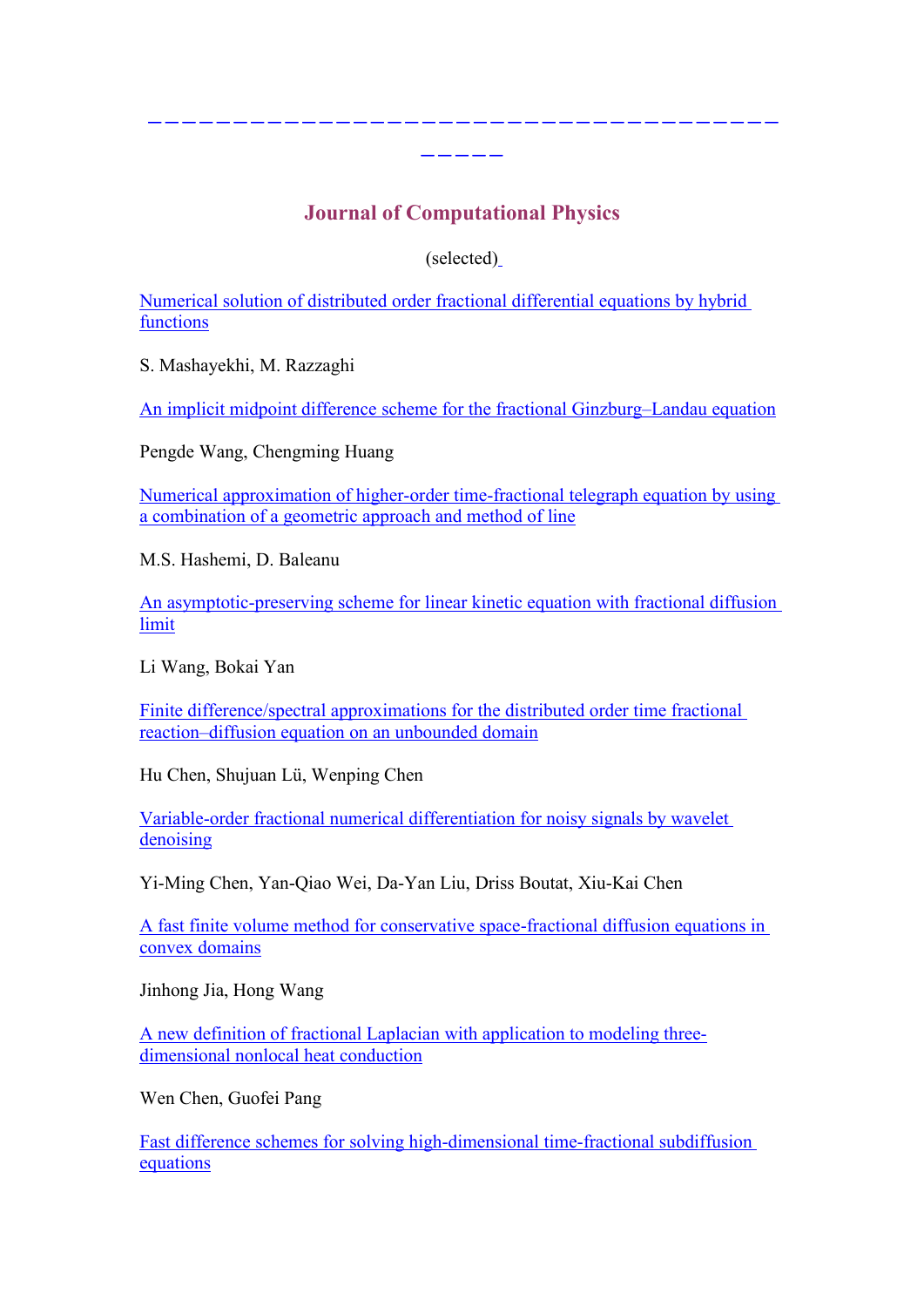<span id="page-10-0"></span>Fanhai Zeng, Zhongqiang Zhang, George Em Karniadakis

From stochastic processes to numerical methods: A new scheme for solving reaction [subdiffusion](http://www.sciencedirect.com/science?_ob=ArticleListURL&_method=list&_ArticleListID=-977203791&_sort=r&_st=13&view=c&md5=16c345f7122e460328125426861f5813&searchtype=a) fractional partial differential equations

C.N. Angstmann, I.C. Donnelly, B.I. Henry, B.A. Jacobs, T.A.M. Langlands, J.A. Nichols

[\[Back\]](#page-0-0)

# **Paper Highlight**

================================================================== ======

-------------------------------------

## **Surpassing the fractional derivative: Concept of the memorydependent derivative**

Jin-Liang Wang, Hui-Feng Li

**Publication information:** Computers & Mathematics with Applications, Volume 62, Issue 3, August 2011, Pages 1562-1567

<http://www.sciencedirect.com/science/article/pii/S0898122111003294>

#### **Abstract**

Enlightened by the Caputo type of fractional derivative, here we bring forth a concept of "memory-dependent derivative", which is simply defined in an integral form of a common derivative with a kernel function on a slipping interval. In case the time delay tends to zero it tends to the common derivative. High order derivatives also accord with the first order one. Comparatively, the form of kernel function for the fractional type is fixed, yet that of the memory-dependent type can be chosen freely according to the necessity of applications. So this kind of definition is better than the fractional one for reflecting the memory effect (instantaneous change rate depends on the past state). Its definition is more intuitionistic for understanding the physical meaning and the corresponding memory-dependent differential equation has more expressive force.

[\[Back\]](#page-0-0)